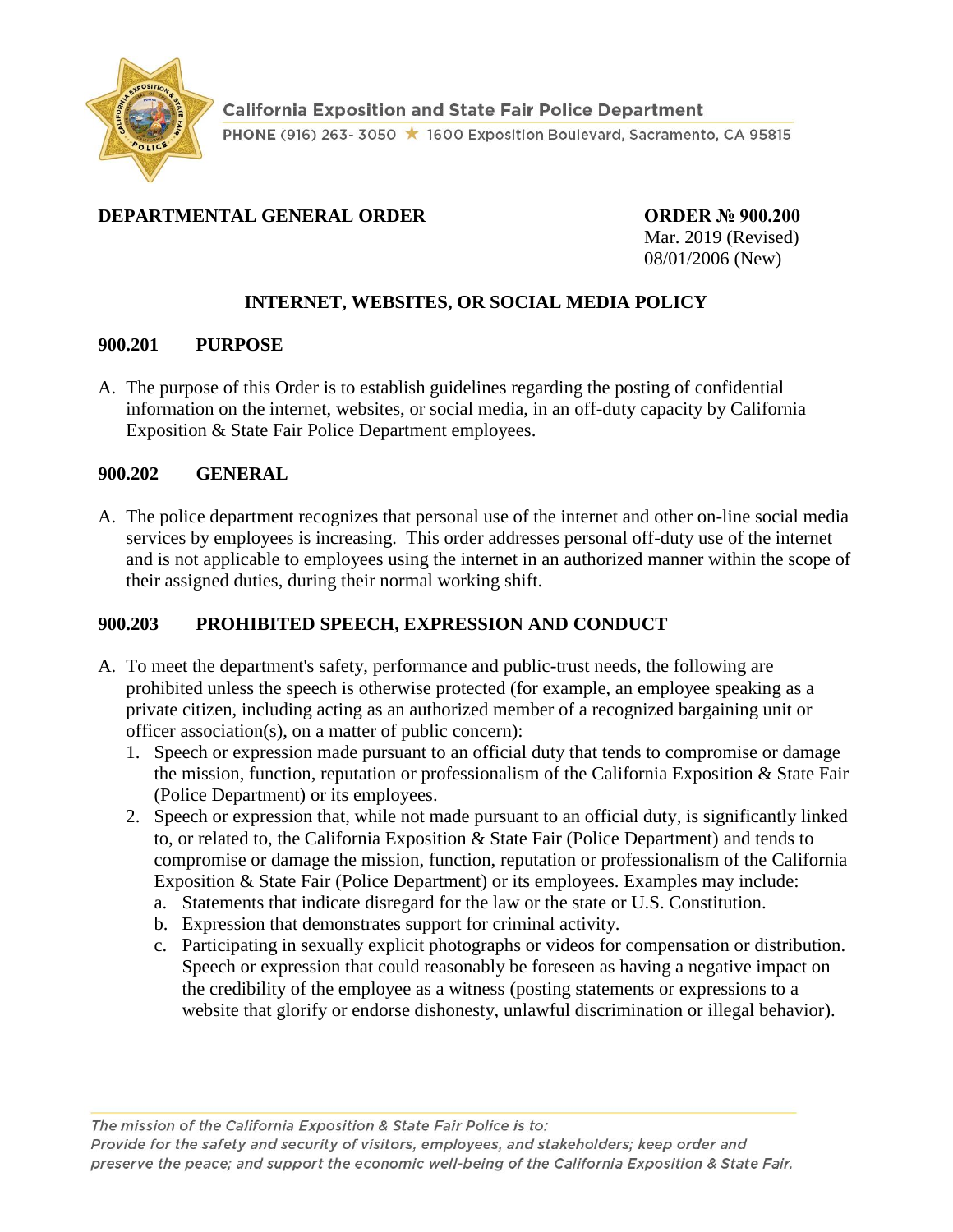California Exposition & State Fair Police Department

Departmental General Order № 900.200, Internet, Websites, or Social Media Policy

- 3. Speech or expression of any form that could reasonably be foreseen as having a negative impact on the safety of the employees of the Department (a statement on a blog that provides specific details as to how and when prisoner transportations are made could reasonably be foreseen as potentially jeopardizing employees by informing criminals of details that could facilitate an escape or attempted escape).
- 4. Speech or expression that is contrary to the canons of the Law Enforcement Code of Ethics as adopted by the California Exposition & State Fair (Police Department).
- 5. Use or disclosure, through whatever means, of any information, photograph, video or other recording obtained or accessible as a result of employment with the Department for financial or personal gain, or any disclosure of such materials without the express authorization of the Chief of Police or the authorized designee.
- 6. Posting, transmitting or disseminating any photographs, video or audio recordings, likenesses or images of department logos, emblems, uniforms, badges, patches, marked vehicles, equipment or other material that specifically identifies the California Exposition & State Fair (Police Department) on any personal or social networking or other website or web page, without the express authorization of the Chief of Police.
- 7. Accessing websites for non-authorized purposes, or use of any personal communication device, game device or media device, whether personally or department-owned, for personal purposes while on-duty, except in the following circumstances:
	- a. When brief personal communication may be warranted by the circumstances (e.g., inform family of extended hours).
	- b. During authorized breaks such usage should be limited as much as practicable to areas out of sight and sound of the public and shall not be disruptive to the work environment.
	- c. Employees must take reasonable and prompt action to remove any content, including content posted by others, that is in violation of this policy from any web page or website maintained by the employee (e.g., social or personal website).

### **900.204 UNAUTHORIZED ENDORSEMENTS AND ADVERTISEMENTS**

- A. While employees are not restricted from engaging in the following activities as private citizens or as authorized members of a recognized bargaining unit or officer associations, employees may not represent the or identify themselves in any way that could be reasonably perceived as representing the California Exposition & State Fair (Police Department) in order to do any of the following, unless specifically authorized by the Chief of Police (Government Code § 3206; Government Code § 3302):
	- 1. Endorse, support, oppose or contradict any political campaign or initiative.
	- 2. Endorse, support, oppose or contradict any social issue, cause or religion.
	- 3. Endorse, support or oppose any product, service, company or other commercial entity.
	- 4. Appear in any commercial, social or nonprofit publication or any motion picture, film, video, public broadcast or on any website.
- B. Additionally, when it can reasonably be construed that an employee, acting in his/her individual capacity or through an outside group or organization (e.g., bargaining group or officer associations), is affiliated with this department, the employee shall give a specific disclaiming statement that any such speech or expression is not representative of the California Exposition & State Fair (Police Department).